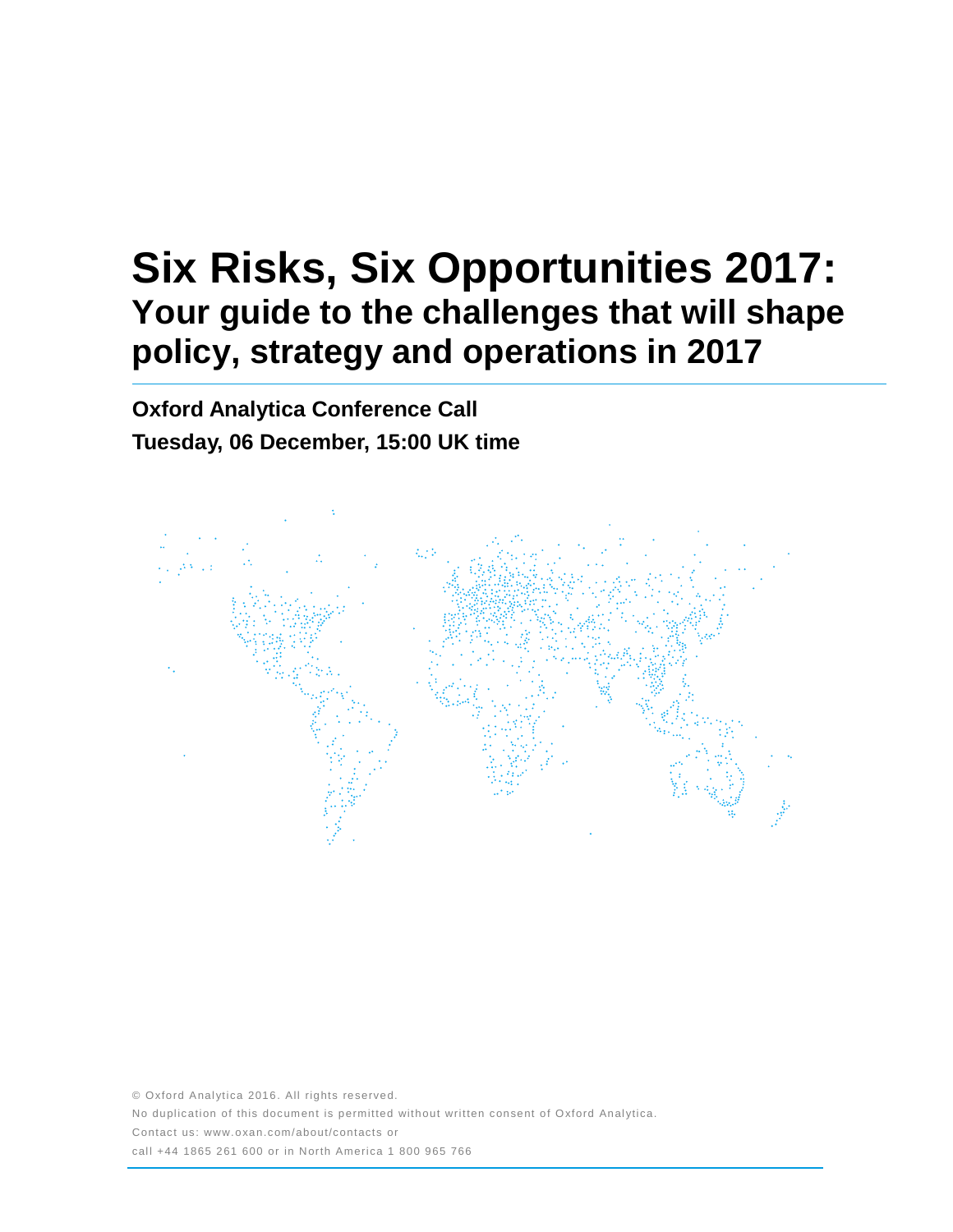

www.oxan.com

## **Six Risks, Six Opportunities 2017:**

## **Your guide to the challenges that will shape policy, strategy and operations in 2017**

If this year was a year of political earthquakes, 2017 will be a year of aftershocks of potentially similar magnitude.

Understanding the coming 12 months will demand insight into the world's geopolitical underpinnings as much or more as its economic fundamentals.

That is as true for those guiding governments and investment portfolios as for those steering corporations.

Our global network of experts and in-house analysts who produce the Daily Brief have identified six sets of critical risks and opportunities for 2017.

These are points where macro political issues intersect with global economics, and that will shape outcomes in what promises to be a no less volatile and complex year than the one now ending.

Please join Oxford Analytica experts to discuss these risks and opportunities – and raise those you think will be critical in 2017 that you would like us to address – in a special year-end client conference call.